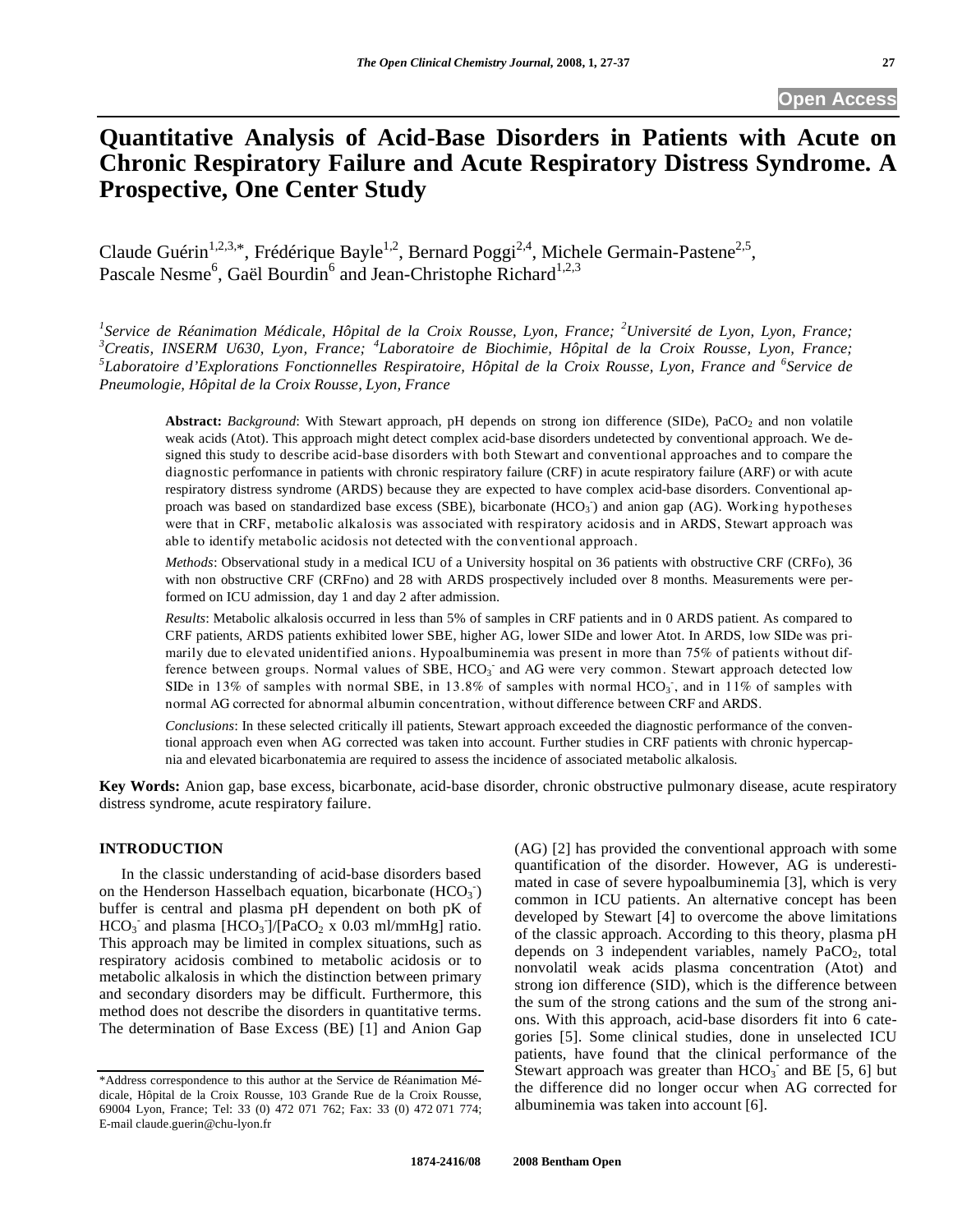To our knowledge, acid-base disorders occurring in acute (ARF) on chronic respiratory failure (CRF) or acute respiratory distress syndrome (ARDS) have not been specifically studied with the Stewart approach. These situations are expected to be not as simple as a pure acute respiratory acidosis or an acute hypoxemia. In ARF on CRF the metabolic compensation, which results in elevated plasma  $HCO<sub>3</sub>$ , is overwhelmed and acute respiratory acidosis occurs. A metabolic alkalosis may be associated with respiratory acidosis [7] promoted by concomitant diuretic therapy for example. The detection of this metabolic alkalosis has to be taken into account in the ventilatory settings selection to limit the risk of a severe mixed respiratory and metabolic alkalemia, which may promote seizures and/or arrhythmias. Complex acidbase disorders are expected in the ARDS, for at least three reasons. First, severe sepsis or septic shock, which is a leading cause of ARDS, is associated with metabolic acidosis [8- 10]. Second, current recommendations to use mechanical ventilation with low tidal volume [11] would favour concomittant respiratory acidosis. Third, hypoalbuminemia, which is very frequent in ARDS [12], may hidden metabolic acidosis that may be detected with the traditional approach. Therefore, we conducted this prospective study in patients admitted to our ICU for ARF on CRF or ARDS with the following two aims: 1) to describe the acid-base disorders with both Stewart and conventional approaches in these patients on admission and during the early days of their ICU stay, 2) to compare the diagnostic performance of both conventional and Stewart approaches. Our working hypotheses were twofold: 1) in patients with ARF on CRF, metabolic alkalosis was associated with respiratory acidosis, and 2) in patients with ARDS, the Stewart approach was able to identify metabolic acidosis not detected with the conventional approach.

## **PATIENTS**

This was a prospective study. From  $1<sup>st</sup>$  November 2006 to  $30<sup>th</sup>$  June  $2007$ , all patients admitted to our 14-bed respiratory ICU were screened for inclusion. Patients of both genders were included if they met at ICU admission all the following criteria: 1) ARF defined as an increase in breathing discomfort relative to baseline condition and  $PaCO<sub>2</sub> > 45$ mm Hg and/or pH < 7.36 and/or PaO<sub>2</sub> < 55 mm Hg, 2) age  $\ge$ 18 years, 3) arterial blood sample tested for complete biochemical analysis on admission and at least on the subsequent two days. Patients were excluded if biochemical analysis was not performed on admission. In addition, eight healthy non smoker volunteers were used to establish the normal range of the acid-base variables in the laboratory. The protocol (EudraCT number 2007-A00495-48) was approved by the local ethics committee (CPP Sud Est III number 2007-030-B). Since procedures were part of the usual diagnostic management, informed consent from patients was waived.

## **METHODS**

#### **Measurements**

 Routine management of ARF on admission in our ICU includes arterial blood withdrawal for measurement of arterial pH, PaO2, PaCO2, plasma electrolytes, albumin, total protein and lactate. Samples are systematically repeated daily at 6 a.m. for same biochemistry and additional blood samples may be drawn if indicated. For present study, were retained those results pertaining to the samples performed at ICU admission and at 6 a.m. of the first and second days of the ICU stay. In the normal volunteers, arterial blood was sampled in the post-prandial period. After withdrawn, blood was sent immediately to the clinical biochemistry laboratory. Arterial pH (pH electrode),  $PaO<sub>2</sub>$  (Clarke's electrode), PaCO<sub>2</sub> (PCO<sub>2</sub> electrode) were measured using Omni S device (Roche Diagnostics France, Meylan, France). Sodium  $(Na^+)$ , potassium  $(K^+)$  and chloride  $(CI)$  were determined with ion selective using an indirect potentiometric method, calcium  $(Ca^{++})$  with the Ortho Cresol Phtalein photometric method, phosphate  $(PO<sub>4</sub>^-)$  with the phosphomolybdate method, magnesium  $(Mg^{++})$  with methylthymol blue complexometric procedure, albumin with the bromocresol purple dye-binding method, total protein with the Biuret method, lactate with a method which employs the oxidation of lactate to pyruvate, all of these using the Dimension RXL analyzer (Dade Behring Inc., Newark, DE, USA).

#### **Calculated Variables**

From the measured pH and  $PaCO<sub>2</sub>$ , the values of  $HCO<sub>3</sub>$ and BE (plasma) were calculated using the Henderson- Hasselbalch and Van Slyke equations, respectively [13]. Standardized BE (SBE) was computed according to Wooten [14, 15]:

 $SBE = (HCO<sub>3</sub><sup>-</sup> - 24.4) + [(8.3 x albumin x 0.15) + (0.29 x$  $PQ_4$ <sup>-</sup> x 0.32)] x (pH – 7.4) (1)

with albumin in  $g/dL$  and  $PO<sub>4</sub><sup>-</sup>$  in mg/dL.

Albumin<sup>-</sup> and inorganic phosphate (Pi<sup>-</sup>) were calculated from the measured values of albumin,  $\overrightarrow{PQ_4}$  and pH [5]:

albumin<sup>-</sup> (mM) = albumin x (0.123 x pH - 0.631) (2)

 $\text{Pi}^-(\text{mM}) = \text{PO}_4^-\text{x}$  (0.309 x pH - 0.469) (3)

AG was calculated as follows:

$$
AG (mM) = (Na^{+} + K^{+}) - (CI + HCO3)
$$
 (4)

 AG was corrected for the effect of abnormal albumin concentration [3]:

AG corrected  $(mM) = AG + 0.25$  (normal albumin observed albumin) (in  $g/L$ ) (5)

Apparent SID (SIDa) was computed as [4]:

SIDa (mM) =  $([Na<sup>+</sup>] + [K<sup>+</sup>] + [2 \times Ca<sup>++</sup>] + [2 \times Mg<sup>++</sup>]) (\text{[Cl]} + \text{lactate})$  (6)

SIDe was calculated as follows [5]:

$$
SIDe (mM) = HCO3- + albumin- + Pi-
$$
 (7)

The strong ion gap (SIG) was obtained as [16]:

$$
SIG = SIDa - SIDe \tag{8}
$$

 A positive value of SIG must reflect unmeasured anions (sulphate, keto acids, citrate, pyruvate, acetate, gluconate) whereas a negative value of SIG must reflect unmeasured cations.

Atot was computed as:

$$
Atot = albumin + Pi
$$
 (9)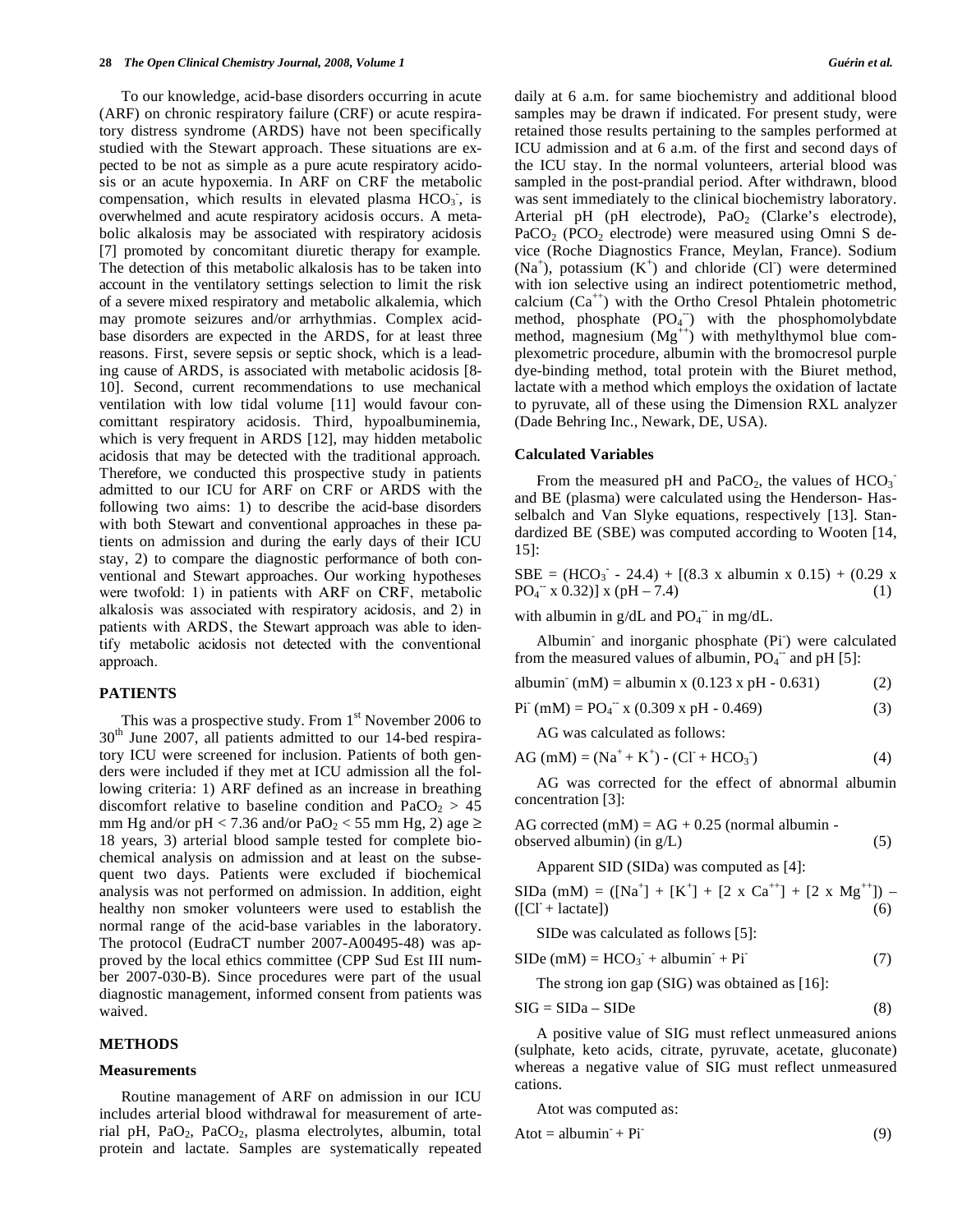Unidentified strong anions (XA) were computed as follows [5]:

XA (mM) = ([Na+ ] + [K<sup>+</sup> ] + [2 x Ca++] + [2 x Mg++]) – [Cl- ] – SIDe (10)

 XA and Cl were corrected for water excess/deficit by multiplying their observed values by a correcting factor  $(Na^+$ normal/ $Na^{\dagger}$  observed) [5].

 At time of ICU admission the following variables were recorded: age, gender, simplified acute physiology score II [17], origin, context of admission, sepsis or septic shock [18], number of organ system dysfunction [19]. Were also recorded at time of ICU admission, at day 2 and day 3 the amount and type of fluid (crystalloid, colloid, albumin, red blood cells, and other fluids including fresh frozen plasma and platelets) used for resuscitation within the hours before the blood was sampled, and the presence of mechanical ventilation either invasive or non invasive.

#### **Data Analysis**

 CRF was defined from clinical history and arterial blood gas data before ICU stay and/or pulmonary function tests obtained either before or after ICU stay. CRF was separated into obstructive (CRFo) and non obstructive (CRFno) groups. The former comprised of chronic obstructive pulmonary disease (COPD) and other obstructive disorders, and the latter of neuromuscular and non neuromuscular (kyphoscoliosis, tuberculosis sequelae, interstitial fibrosis, hypoventilation-obesity syndrome) respiratory disorders. COPD was defined by GOLD criteria [20]. ARDS was defined by the consensus conference criteria [21] (acute onset of ARF requiring tracheal intubation, bilateral lung infiltrates on frontal chest-X-ray, PaO<sub>2</sub>/FIO<sub>2</sub>  $\leq$  200 mm Hg, no argument for an increased left atrial pressure).

 Acid-base diagnosis was performed in each patient using conventional analysis [22] and physico-chemical analysis [5]. For the latter, the diagnostic categories defined by Fencl *et al*. [5] were used.

#### **Statistical Analysis**

Values are expressed as median  $(25<sup>th</sup>-75<sup>th</sup>$  percentiles). Normal ranges were established from the values obtained in the 8 healthy volunteers. The normal distribution of the variables in the healthy volunteers was verified by the Anderson-Darling test. Abnormal values for the definition of every acid-base disorder were taken as those lower or greater by 3 SD than the mean value of the healthy volunteers. Age, SAPS II and number of organ dysfunction were compared between CRFo, CRFno and ARDS groups with the non parametric Kruskal-Wallis test and the Dunn-Sidak test for post-hoc pairwise comparisons. To verify if infusion and ventilation are confounding factors one-way ANOVA for repeated measures was performed on patients that were infused or ventilated. Pearson's chi-Square test was used to compare counts and proportions. If the chi-square test was not acceptable (expected count in each cell must be  $> 1$ ) and/or expected count  $> 5$  in more than 20% of the cells), the Fisher's exact probability was computed. The correlations between variables were assessed by least-squares regression analysis [23]. The statistical level of significance was set at P  $< 0.05$ . The statistical analysis was made by SPSS for windows software (version 15.0.1) (2006 SPSS Inc., Chicago, IL, USA) except for the Anderson-Darling test, which was assessed by using the 2007 Minitab software (version 15.1.1.0) (Minitab, Inc.) and for the Fisher's exact test which was computed on line (http://www.u707.jussieu.fr/biostatgv/ fisher\_fonction.php).

#### **RESULTS**

#### **Cohort**

 Two-hundred ninety-three patients were admitted to our ICU during the study period. Among them, 101 were eligible to the present study: 36 with CRFo, 37 with CRFno and 28 with ARDS (Table **1**). One CRFno patient was excluded for lack of data and, hence, 100 patients were retained in the analysis. Two patients, one with CRFo and one with CRFno, who miss day 3 blood sample, were kept in the analysis, which was, therefore, performed on a total of 298 blood samples. The context of admission was a medical illness in 98% of the patients without any significant difference between groups. The aetiology of CRFo was COPD in 33 patients and bronchiectasis in 3. CFRno resulted from a non neuromuscular respiratory disease in 18 cases, a neuromuscular respiratory disease in 9 and an obesity-hypoventilation syndrome in 9. The distribution of the precipitating factor of ARF was not significantly different between CRFo and CRFno: pneumonia 12 vs. 8, non respiratory sepsis 2 vs. 4, bronchitis 3 vs. 0, pulmonary embolism 2 vs. 2, left ventricle failure 4 vs. 3, septic shock 1 vs. 0, other or unknown 12 vs. 19 (Fisher's exact test,  $P = 0.3023$ ). In all but 3 patients, the ARDS resulted from a direct lung injury. The ARDS patients had a greater number of organ dysfunction and were in severe sepsis or septic shock and received vasoactive support and renal replacement therapy more frequently than patients in each of CRF groups (Table **1**).

#### **Acid-Base Abnormalities**

 The median (IQR) and mean (SD) values of acid-base variables are shown in Table **2** for healthy volunteers. The median (IQR) values of acid-base variables are displayed in Table **3** for patients on ICU admission. The calculated acidbase variables did not significantly differ between CRFo and CRFno (Table **3**). By contrast, all of these, except for AG and corrected chloride, were significantly different between ARDS and CRF groups (Table **3**). SIDe was significantly lower in the ARDS group than in each of CRF groups as a result from higher XA. Atot was lower in the ARDS group as a result from lower plasma albumin level.

 The two acid-base variables which significantly changed over time were  $PaCO<sub>2</sub>$  and phosphate.  $PaCO<sub>2</sub>$  and phosphate in CRFo and phosphate in CRFno patients significantly declined between. No change occurred over time in ARDS patients.

 Only three pure acid-base derangements were correctly identified over the 298 samples by the conventional approach on admission: metabolic acidosis in 1 ARDS patient and respiratory acidosis in 1 CRFno patient and in 1 ARDS patient.

 The diagnostic categories of acid-base derangements according to the Stewart approach in the 100 patients on admission are shown in Table **4**. Forty-five patients (45%) had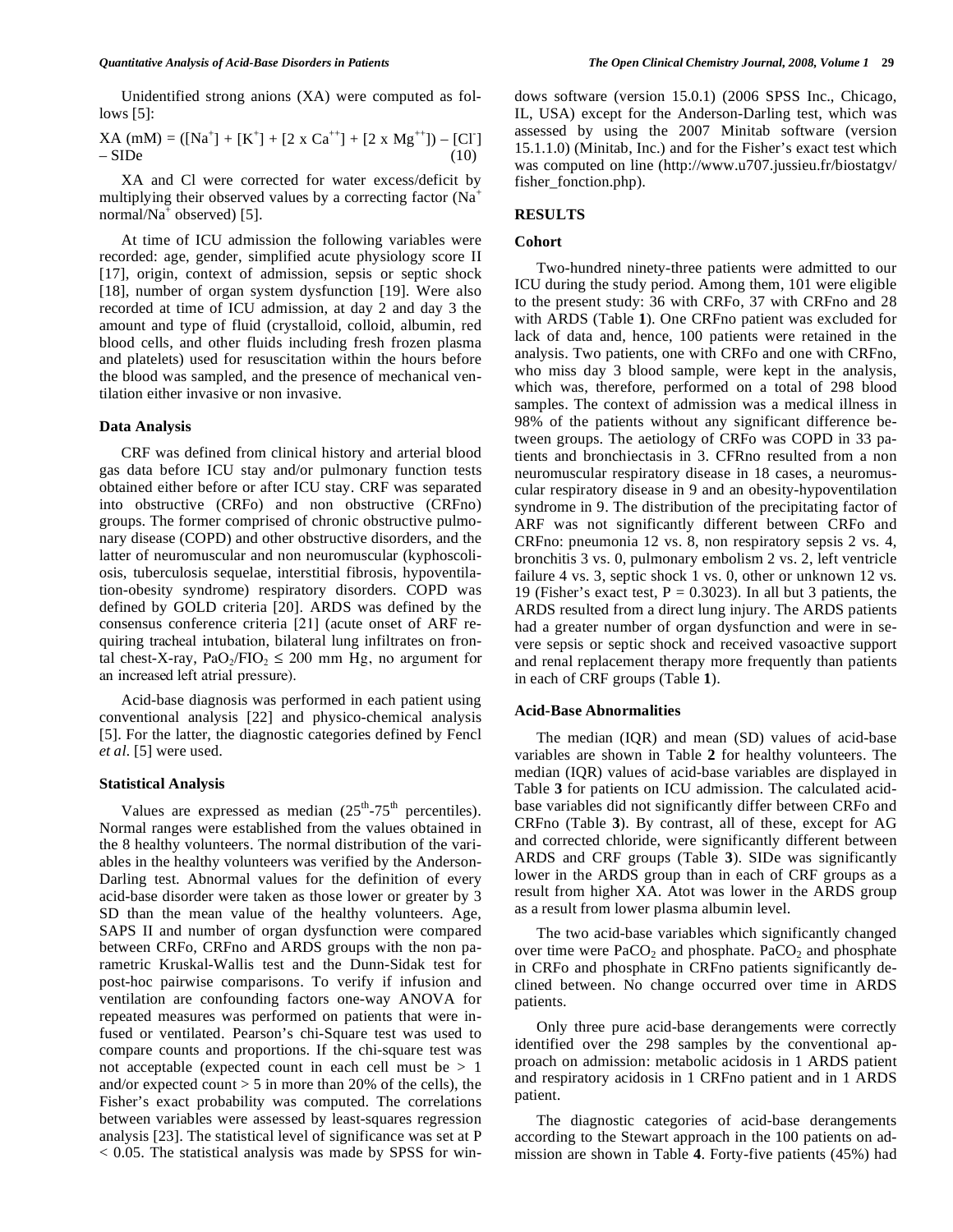# **Table 1. Patients Data Entry**

| <b>Variables</b>                          | $CRF0$ (n=36) | $CRFno(n=36)$  | $ARDS(n=28)$ | <b>P</b> Value |
|-------------------------------------------|---------------|----------------|--------------|----------------|
| Male Gender, n (%)                        | 27(75)        | 19(53)         | 18(64)       | $0.145**$      |
| Origin, $n$ $(\%)$                        |               |                |              |                |
| Other hospital                            | 11(30.6)      | 10(28)         | 14(50)       |                |
| Home                                      | 0(0)          | 1(2.8)         | 0(0)         | $0.455***$     |
| Ward                                      | 13(36)        | 13 (36)        | 6(21)        |                |
| Emergency                                 | 12(33.3)      | 12(33)         | 8(29)        |                |
| Age $*$ , years                           | 72 (62-78)    | $71(55-80)$    | $64(55-74)$  | $0.281***$     |
| SAPS II <sup>*</sup> , score              | $41(34-53)$   | 41 $(26-51)$ † | 55 (39-71)   | $0.040$ ****   |
| ODF $*$ , number                          | $1(1-2)$ †    | $1(1-2)$ †     | $2(2-3)$     | $0.0001***$    |
| Septic shock or severe sepsis, $n$ $(\%)$ | 10(28)        | 10(28)         | 21(75)       | $0.0001**$     |
| Vasoactive agents, $n$ $(\%)$             | 8(22)         | 9(25)          | 19(68)       | $0.0001**$     |
| Renal replacement therapy, n (%)          | 1(3)          | 2(6)           | 7(25)        | $0.0114$ ***   |

\*median (25<sup>th</sup> – 75<sup>th</sup> percentile), \*\* Chi-square test, \*\*\* Fisher's exact test, \*\*\*\* Kruskal-Wallis test, † P < 0.05 vs. ARDS group (Dunn-Sidak test).<br>SAPS = simplified acute physiology score, ODF = organ dysfunction (i

# **Table 2. Acid base Variables in the 8 Healthy Volunteers**

|                           | Mean (SD)                        | Median (IQR)       |  |  |
|---------------------------|----------------------------------|--------------------|--|--|
| <b>Measured Variables</b> |                                  |                    |  |  |
| Sodium (mM)               | 139(2)                           | 140 (137-140)      |  |  |
| Potassium (mM)            | 3.9(0.3)                         | $3.8(3.7-4.1)$     |  |  |
| Calcium (mM)              | 2.3(0.1)                         | $2.3(2.3-2.3)$     |  |  |
| Magnesium (mM)            | 0.8(0.1)                         | $0.8(0.8-0.9)$     |  |  |
| Chloride (mM)             | 103(2)                           | 103 (102-105)      |  |  |
| Phosphate (mM)            | 1.0(0.1)                         | $1.0(0.9-1.1)$     |  |  |
| Total protein (g/L)       | 73(3)                            | $73(72-74)$        |  |  |
| Albumin (g/L)             | 42(4)                            | 44 (38-44)         |  |  |
| pH                        | 7.42(0.03)                       | 7.41 (7.40-7.42)   |  |  |
| PaCO <sub>2</sub> (mmHg)  | 37(4)                            | 38 (36-40)         |  |  |
| Lactate (mM)              | 1.2(0.5)                         | $1.4(0.9-1.6)$     |  |  |
|                           | <b>Calculated Variables (mM)</b> |                    |  |  |
| Bicarbonate               | 25(2)                            | $25(24-25)$        |  |  |
| Standardized base excess  | 0.5(2.4)                         | $0.3 (-0.6 - 0.7)$ |  |  |
| Albumin <sup>-</sup>      | 12(1)                            | $12(11-13)$        |  |  |
| Phosphate <sup>-</sup>    | 1.9(0.2)                         | $1.9(1.8 - 2.0)$   |  |  |
| Anion Gap                 | 15(2)                            | $15(14-17)$        |  |  |
| Anion Gap corr            | 15(2)                            | $15(14-17)$        |  |  |
| SIDa                      | 46(2)                            | 47 (45-48)         |  |  |
| SIDe                      | 39(3)                            | 39 (37-39)         |  |  |
| Strong Ion Gap            | 8(2)                             | $7(7-9)$           |  |  |
| Atot                      | 12(4)                            | $14(12-15)$        |  |  |
| XA                        | 8(2)                             | $7(6-9)$           |  |  |
| XA corr                   | 8(2)                             | $7(6-9)$           |  |  |
| Chloride corr             | 103(2)                           | $103(102-105)$     |  |  |

 $\text{SIDa} = \text{apparent strong ion dissociation}, \text{SIDE} = \text{effective strong ion dissociation}, \text{XA} = \text{undosed anions}.$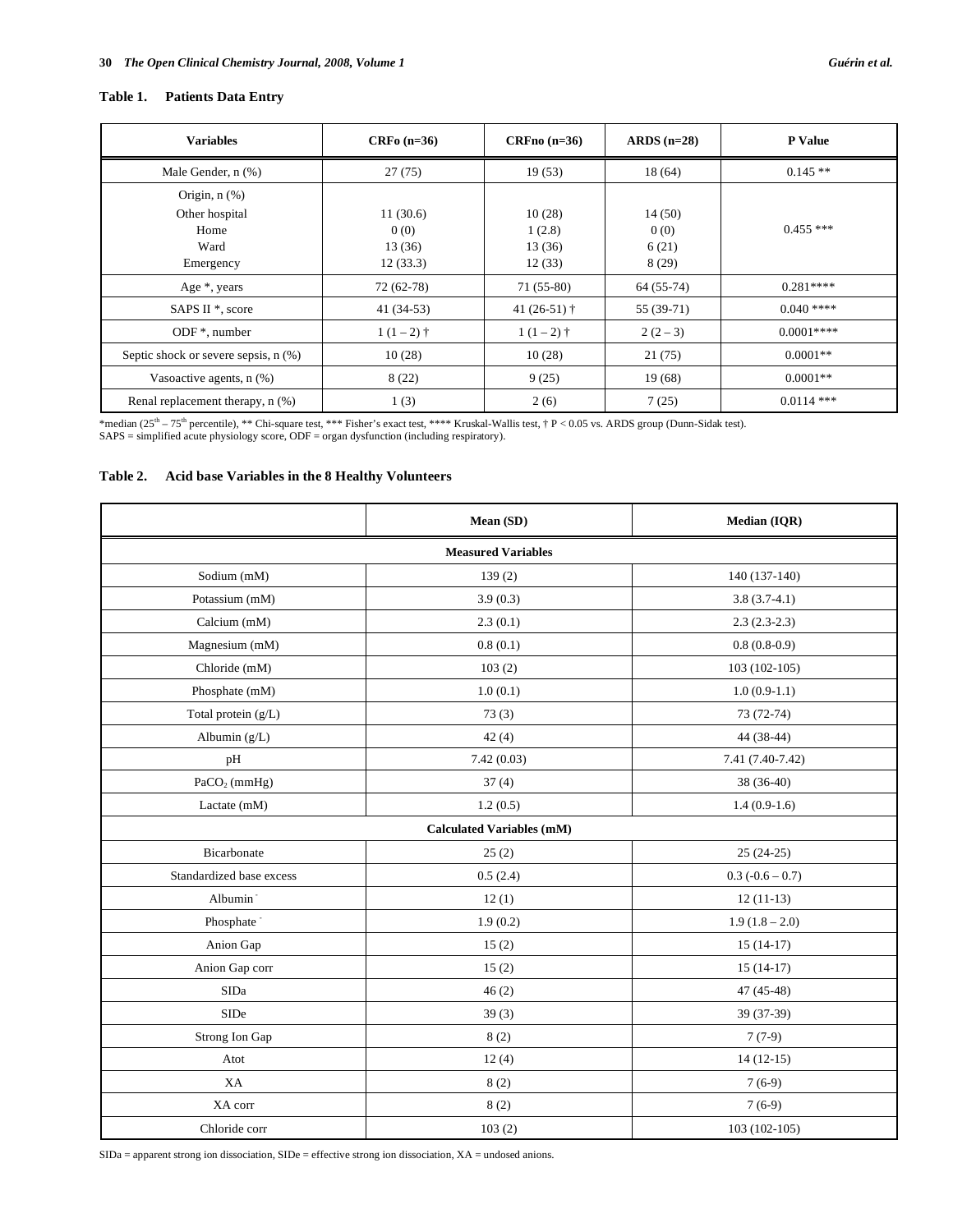#### **Table 3. Acid-Base Variables in Patients at Time of ICU Admission**

|                        | $CRFo$ (n=36)                | $CRFno(n=36)$                    | $ARDS$ (n=28)    | P Value * |  |
|------------------------|------------------------------|----------------------------------|------------------|-----------|--|
|                        | <b>Measured Variables</b>    |                                  |                  |           |  |
| Sodium (mM)            | $136(133-141)$               | 134 (130-138)                    | 136 (133-140)    | 0.096     |  |
| Potassium (mM)         | $4.2(3.7-4.9)$               | $3.9(3.5-4.5)$                   | $3.7(3.3-4.3)$   | 0.058     |  |
| Calcium (mM)           | $2.1(1.9-2.2)$ †             | $2.2(2.0-2.2)$ †                 | $1.9(1.8-2.0)$   | 0.0001    |  |
| Magnesium (mM)         | $0.8(0.7-0.9)$               | $0.8(0.6-0.8)$                   | $0.8(0.7-0.9)$   | 0.779     |  |
| Chloride (mM)          | $100(98-104)$                | 99 (94-103)                      | $102(98-105)$    | 0.073     |  |
| Phosphate (mM)         | $1.2(1.0-1.5)$               | $1.1(0.9-1.6)$                   | $1.2(0.8-1.4)$   | 0.793     |  |
| Total protein (g/L)    | 62 $(57-70)$ †               | $65(56-71)$ †                    | 53 (45-60)       | 0.0001    |  |
| Albumin $(g/L)$        | $28(21-32)$ †                | $27(23-29)$ †                    | $21(17-26)$      | 0.001     |  |
| pH                     | $7.31(7.25-7.36)$ $\ddagger$ | $7.36(7.30-7.43)$                | 7.34 (7.28-7.37) | 0.025     |  |
| $PaCO2$ (mmHg)         | 55 (41-71) $\dagger$         | 48 (37-65)                       | 38 (31-47)       | 0.003     |  |
| Lactate (mM)           | $1.6(0.8-2.2)$ †             | $1.2(0.9-2.1)$ †                 | $2.6(1.4-4.3)$   | 0.003     |  |
|                        |                              | <b>Calculated Variables (mM)</b> |                  |           |  |
| Bicarbonate            | 27 (22-31) †                 | $27(22-33)$ †                    | $22(17-26)$      | 0.002     |  |
| <b>SBE</b>             | $2(-2-6)$ †                  | $3(-2-9)$ †                      | $-3(-8-2)$       | 0.002     |  |
| Albumin <sup>-</sup>   | $7(6-9)$ †                   | $7(6-8)$ †                       | $6(5-7)$         | 0.001     |  |
| Phosphate <sup>-</sup> | $2(2-3)$                     | $2(2-3)$                         | $2(1-3)$         | 0.880     |  |
| Anion Gap              | $13(10-17)$                  | $13(8-16)$                       | $16(12-19)$      | 0.043     |  |
| Anion Gap corr         | $16(13-21)$ †                | $16(10-19)$ †                    | $21(18-24)$      | 0.001     |  |
| <b>SIDa</b>            | 47 (44-49) †                 | 47 (44-49) †                     | 44 (40-47)       | 0.018     |  |
| <b>SIDe</b>            | $36(31-41)$ †                | $37(31-43)$ †                    | $30(24-35)$      | 0.0001    |  |
| Strong Ion Gap         | $9(6-13)$ †                  | $9(4-12)$ †                      | $14(11-17)$      | 0.002     |  |
| Atot                   | $10(8-11)$ †                 | $9(8-10)$ †                      | $8(6-10)$        | 0.008     |  |
| XA                     | $9(6-13)$ †                  | $9(4-12)$ †                      | $14(11-17)$      | 0.002     |  |
| XA corr                | $7(2-13)$                    | $4(0.2-10)$ †                    | $12(5-16)$       | 0.002     |  |
| Chloride corr          | 103 (100-105)                | 102 (99-105)                     | $105(102-108)$   | 0.058     |  |

Values are median  $(25<sup>th</sup> - 75<sup>th</sup>$  percentile).

\* Kruskal-Wallis test, † p < 0.05 vs. ARDS group, ‡ p < 0.05 vs. CRFno group (Dunn-Sidak test)

SBE = standardized base excess, SIDa, SIDe = apparent and effective strong ion dissociation, XA = undosed anions.

elevated  $PaCO<sub>2</sub>$  with a significantly greater proportion in CRFo and CRFno than in ARDS patients, a pattern that did not change over time (Fig. **1**). Three patients (3%) had low PaCO<sub>2</sub> value (Table 4). Twelve patients (12%) had dilution acidosis, without difference between groups (Table **4**). Ten patients (10%) had a low SIDe due to elevated XA with a greater proportion in ARDS patients (Table **4**). The same was true over time (Fig. **1**). Three patients, all with CRF, had high SIDe, which was essentially due to low chloride. Thirty-five (35%) patients had elevated phosphatemia without any difference between groups (Table **4**). Over time, however, the proportion of hyperphosphatemia significantly declined among CRFo and CRFno patients (Fig. **1**). Hypoalbuminemia was present in 88 patients (88%) on admission with a greater proportion in ARDS than in CRFo patients (Table **4**), a difference between groups that persisted over time (Fig. **1**). Finally, 15 patients (15%) had a low phosphatemia on admission with no difference between groups (Table **4**) and over time.

 ARDS patients were more frequently infused with crystalloid and colloid at day 1, with albumin and blood at day 2 and day 3 than patients in each of the CRF groups (Table **5**). Among the infused patients, the amount of crystalloid, but not that of colloids or other fluids, was significantly greater at day 3 than at day 1 and day 2 in each group (not shown). At day 1, 100% of the ARDS patients received mechanical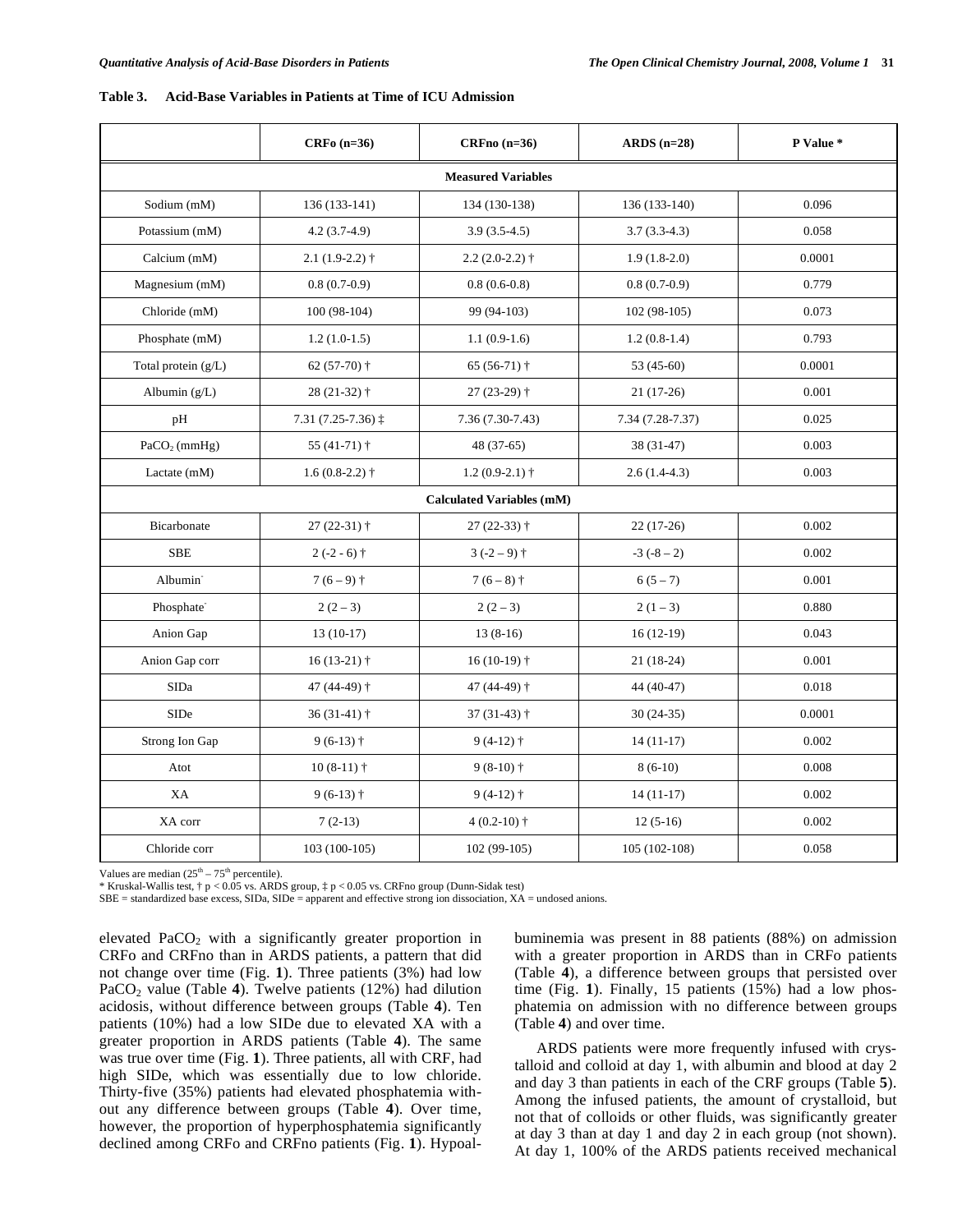|  | Table 4. Diagnostic Categories of Acid Base Disorders According to the Stewart Approach in Patients on Admission |
|--|------------------------------------------------------------------------------------------------------------------|
|  |                                                                                                                  |

|                              | <b>CRFo</b><br>$(n=36)$ | <b>CRFno</b><br>$(n=36)$ | <b>ARDS</b><br>$(n=28)$ | P Value                 |
|------------------------------|-------------------------|--------------------------|-------------------------|-------------------------|
| <b>Respiratory Disorders</b> |                         |                          |                         |                         |
| PaCO <sub>2</sub> high       | 22(61.1)                | 17(47.2)                 | 6(21.4)                 | $0.006*$                |
| PaCO <sub>2</sub> low        | 1(2.8)                  | 1(2.8)                   | 1(3.6)                  | $1.00 \;{\rm \ddagger}$ |
| Non Respiratory disorders    |                         |                          |                         |                         |
| SIDe low                     |                         |                          |                         |                         |
| Sodium low                   | 4(11.1)                 | 3(8.3)                   | 5(17.9)                 | $0.4685\dagger$         |
| Chloride high                | $\mathbf{0}$            | $\mathbf{0}$             | $\mathbf{0}$            |                         |
| Undosed anions               | 3(8.3)                  | 1(2.8)                   | 6(21.4)                 | $0.02959 +$             |
| SIDe high                    |                         |                          |                         |                         |
| Sodium high                  | $\boldsymbol{0}$        | $\mathbf{0}$             | $\mathbf{0}$            |                         |
| Chloride low                 | 1(2.8)                  | 2(5.6)                   | $\mathbf{0}$            | $0.7762\dagger$         |
| Non volatile weak acids      |                         |                          |                         |                         |
| Albumin high                 | $\mathbf{0}$            | $\boldsymbol{0}$         | $\mathbf{0}$            |                         |
| Phosphate high               | 13(36.1)                | 13(36.1)                 | 9(32.1)                 | $0.9326*$               |
| Albumin low                  | 23(63.9)                | 30(83.3)                 | 25(89.3)                | $0.032*$                |
| Phosphate low                | 6(16.7)                 | 5(13.9)                  | 4(14.3)                 | $1.00 +$                |

\* Pearson's chi square, † Fisher's exact test.<br>Number of patients (% in group).<br>CRF = chronic respiratory failure, o = obstructive, no = non obstructive, ARDS = acute respiratory distress syndrome, SIDe = effective strong

#### **Table 5. Rates of Fluid Resuscitation Among Groups Over Time**

|              | <b>CRFo</b><br>$(n=36)$ | <b>CRFno</b><br>$(n=36)$ | <b>ARDS</b><br>$(n=28)$ | P Value        |
|--------------|-------------------------|--------------------------|-------------------------|----------------|
| Day 1        |                         |                          |                         |                |
| Cristalloids | 5(13.9)                 | 3(8.3)                   | 10(35.7)                | $0.018*$       |
| Colloids     | 4(11.1)                 | 3(8.3)                   | 9(32.1)                 | $0.031*$       |
| Albumin      | $\boldsymbol{0}$        | $\mathbf{0}$             | 2(7.1)                  | $0.076*$       |
| Blood        | $\boldsymbol{0}$        | 1(2.8)                   | 3(10.7)                 | $0.095*$       |
| Other        | $\boldsymbol{0}$        | $\boldsymbol{0}$         | 1(3.6)                  | 1.000*         |
| Day 2        |                         |                          |                         |                |
| Cristalloids | 17(47.2)                | 16(44.4)                 | 16(57.1)                | $0.58\dagger$  |
| Colloids     | 10(27.8)                | 9(24.9)                  | 17(60.7)                | $0.006\dagger$ |
| Albumin      | 3(8.3)                  | 2(5.5)                   | 9(32.1)                 | $0.0077*$      |
| Blood        | 2(5.5)                  | 3(8.3)                   | 7(25)                   | $0.06*$        |
| Other        | 1(2.8)                  | $\boldsymbol{0}$         | 3(10.7)                 | $0.095*$       |
| Day 3        |                         |                          |                         |                |
| Cristalloids | 14 (38.9)               | 16(44.4)                 | 17(60.7)                | $0.15\dagger$  |
| Colloids     | 4(11.1)                 | 4(11.1)                  | 8(28.5)                 | $0.126*$       |
| Albumin      | 5(13.9)                 | 1(2.8)                   | 13(46.4)                | $0.00003*$     |
| Blood        | 2(5.5)                  | $\boldsymbol{0}$         | 6(21.4)                 | $0.0058*$      |
| Other        | 1(2.8)                  | $\boldsymbol{0}$         | 3(10.7)                 | $0.095*$       |

Number of patients (% in group). \*Fisher's exact test, † Pearson chi-square.

CRF = chronic respiratory failure, o = obstructive, no = non obstructive, ARDS = acute respiratory distress syndrome.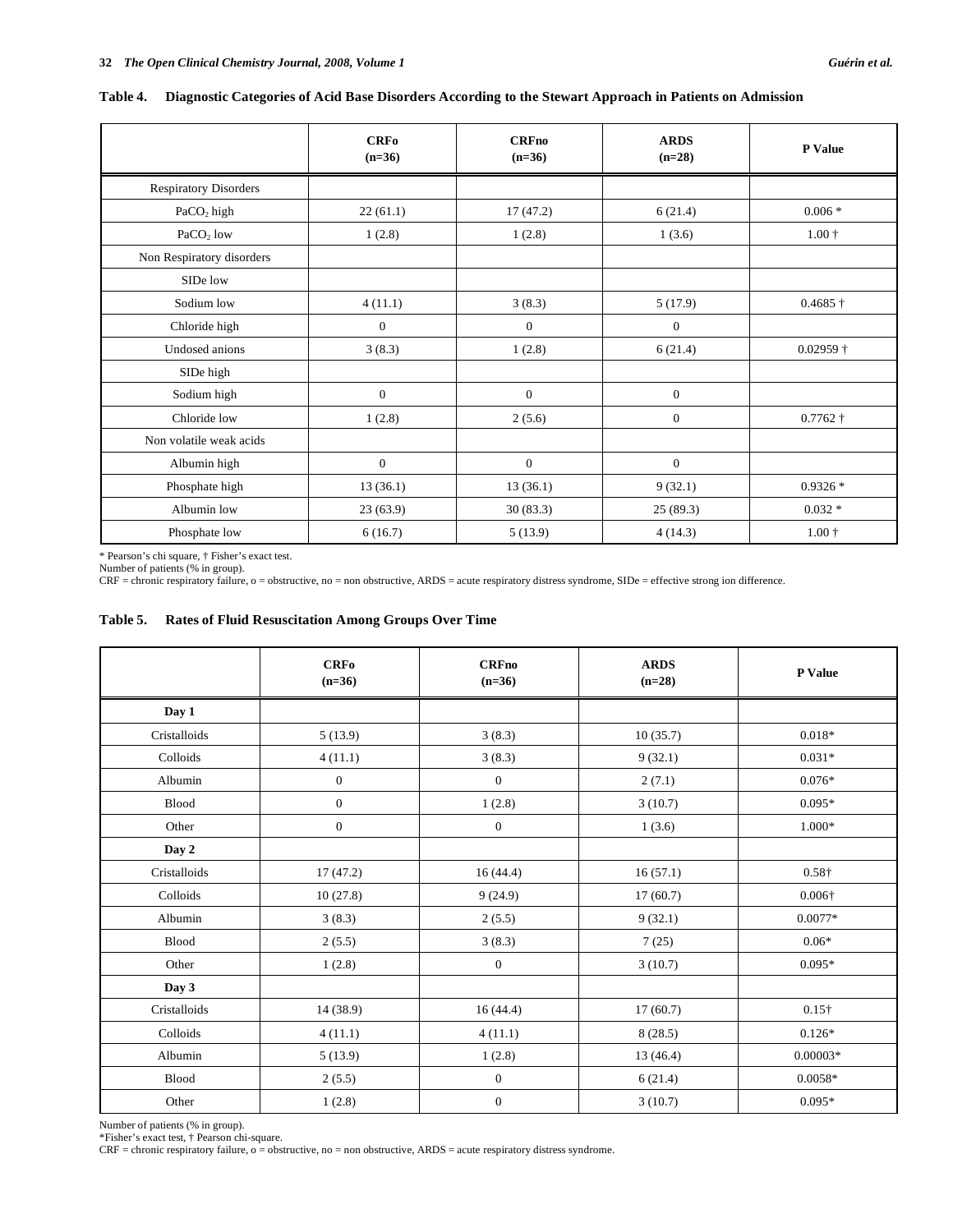

Fig. (1). Proportions of patients with high PaCO<sub>2</sub>, elevated undosed anions, low plasma albumin and high plasma phosphate in patients with obstructive chronic respiratory failure (CRFo), non obstructive chronic respiratory failure (CRFno) and acute respiratory distress syndrome (ARDS) at day 1 (white bars), day 2 (crossed bars) and day 3 (hatched bars). \*P < 0.05 and  $\dagger$  P < 0.01 vs. ARDS,  $\dagger$  P < 0.05 and  $\S$  p < 0.001 vs. day 3. High or low values were defined as 3 SD above or below the mean values found in the 8 healthy volunteers.

ventilation vs. 50% in CRFo (P<0.00001) and 71.4% in CRFno  $(P<0.01)$ . At day 2, these proportions were 100% vs. 61% (P < 0.001) and 81% (P < 0.05). At day 3, the corresponding rates were 100% vs. 66.6% ( $P < 0.01$ ) and 86.1%  $(P > 0.05)$ . The rates were not significantly different between CRFo and CRFno. Time and infusion or mechanical ventilation had no significant effect on SBE, SIDe, SIDa, SIG, Atot, AG, AGcorr, XA and XAcorr between patients groups (one-way repeated measures ANOVA). Time but not infusion or mechanical ventilation had a significant effect on PaCO<sub>2</sub> between patients groups.

 The pattern of acid-base diagnostic categories according to Stewart approach in the 69 (69%) with normal SBE, in the 65 patients (65%) with normal bicarbonatemia and for the 73 patients (73%) with normal AG corrected on admission was not different between groups (Table **6**).

The correlations between SIDe and SBE, between  $HCO<sub>3</sub>$ and SBE, between SIG and AG corrected, and between SIDe

and  $HCO<sub>3</sub>$  were significant in both healthy volunteers (Fig. **2**) and patients (Fig. **3**).

#### **DISCUSSION**

 The main findings of present study were that: 1) in CRF patients with ARF, high values of SIDe were very uncommon, in both obstructive and non obstructive groups, and so was the occurrence of concomittant metabolic alkalosis, 2) ARDS patients quite frequently exhibited low values of SIDe, 3) hypoalbuminemia was very common in the three groups of patients, 4) the Stewart approach improved slightly the diagnostic performance of the conventional approach.

 It was rather surprising to find out in present study that the conventional approach, such as that proposed by Kellum [22], identified simple acid-base disorders in 1% of the samples. By using normal ranges of present study in healthy volunteers did not improve the diagnostic performance of the conventional procedure. This finding underscores the fact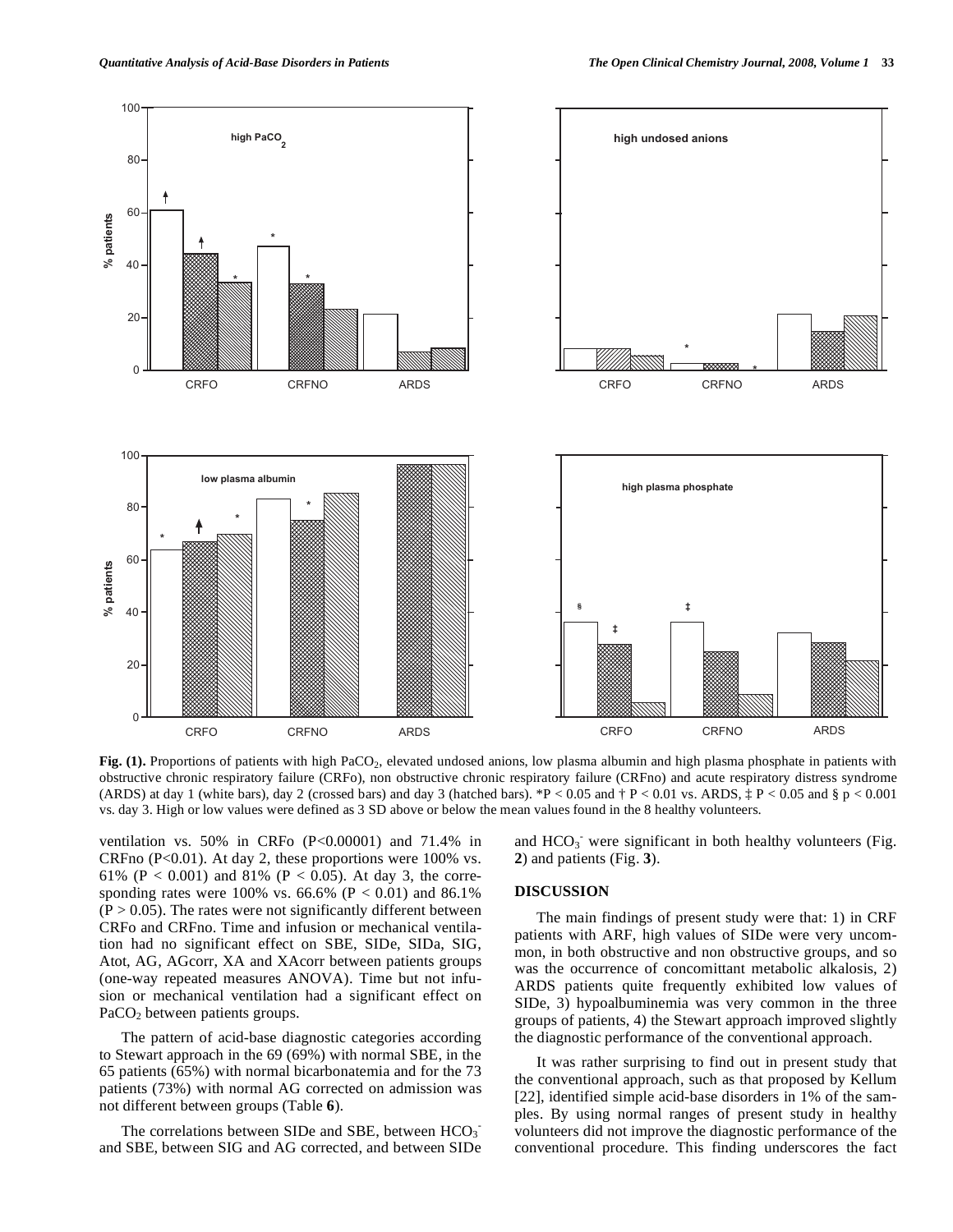**Table 6. Diagnostic Categories of Acid-Base Disorders According to the Stewart Approach in Patients with Normal SBE, Normal HCO3 and Normal AG on Admission** 

|                              | <b>Normal SBE</b><br>$(n=69)$ | Normal HCO <sub>3</sub><br>$(n=65)$ | <b>Normal AG Corrected</b><br>$(n=73)$ |
|------------------------------|-------------------------------|-------------------------------------|----------------------------------------|
| <b>Respiratory Disorders</b> |                               |                                     |                                        |
| PaCO <sub>2</sub> high       | 44.9                          | 44.6                                | 52.1                                   |
| PaCO <sub>2</sub> low        | 1.4                           | $\theta$                            | 1.4                                    |
| Non Respiratory Disorders    |                               |                                     |                                        |
| SIDe low                     |                               |                                     |                                        |
| Sodium low                   | 13.0                          | 12.3                                | 9.6                                    |
| Chloride high                | 2.8                           | $\mathbf{0}$                        | $\mathbf{0}$                           |
| Undosed anions               | 1.4                           | 1.5                                 | 1.4                                    |
| SIDe high                    |                               |                                     |                                        |
| Sodium high                  | $\boldsymbol{0}$              | $\boldsymbol{0}$                    | $\boldsymbol{0}$                       |
| Chloride low                 | $\mathbf{0}$                  | $\boldsymbol{0}$                    | $\boldsymbol{0}$                       |
| Non Volatile Weak Acids      |                               |                                     |                                        |
| Albumin high                 | $\mathbf{0}$                  | $\mathbf{0}$                        | $\mathbf{0}$                           |
| Phosphate high               | 34.8                          | 23.4                                | 31.5                                   |
| Albumin low                  | 78.3                          | 82                                  | 78.9                                   |
| Phosphate low                | 14.5                          | 16.1                                | 19.2                                   |

Numbers in table are % of patients in group.

SBE = standardized base excess, HCO3 = bicarbonate, AG = anion gap, SIDe = effective strong ion difference.

that in this patient population the acid-base disorders are particularly complex.

 Contrary to our initial hypothesis concomittant metabolic alkalosis was discarded in most instances in patients with CRF in present study since it was observed in less than 5% of the CRF patients: 4.2% (3/72) at day 1, 4.2% (3/72) at day 2 and 2.9% (2/70) at day 3. Holland *et al*. [7] found that metabolic alkalosis contributed to acute hypercapnic respiratory failure in 71% of their 14 patients with cystic fibrosis and in 22% of their 49 COPD patients in acute exacerbation. However, the analysis used in this study was not extensive and, specifically, no correction for hypoalbuminemia, which was significantly different between the two groups, was made. In present investigation, no patient suffered from cystic fibrosis. Furthermore, it should be stressed that in present cohort the mean level of plasma bicarbonate was not markedly elevated in CRFo and CRFno patients and, indeed, was not significantly different from the 8 healthy volunteers. In this connection, all the occurrences of elevated SIDe were observed in those CRF patients who were hypercapnic. In dogs exposed to  $CO<sub>2</sub>$  for one week, the decrease in plasma pH was not a prerequisite to the increase in  $HCO_3^-$  reabsorption by the kidney required for sustaining the secondary hyperbicarbonatemia characteristic of chronic hypercapnia [24]. Finally, elevated SIDe was due to hypochloremic alkalosis and not to contraction alkalosis in present study. Further studies should be performed to rule out the issue of metabolic alkalosis associated with respiratory acidosis in a substantial number of patients with chronic hypercapnia and elevated plasma bicarbonate.

 In ARDS patients, as in CRF patients, there was a mix of respiratory and non respiratory disorders according to the classification proposed by Fencl *et al*. [5]. On admission, 22 patients (22%) had low SIDe (39.3% of the ARDS patients vs. 15.3% of the CRF patients,  $P < 0.05$ ). In 10 of them the low SIDe was due to elevated XA. Elevated lactate (greater than 3 SD above the mean of the healthy volunteers) was responsible for this in 7 patients, namely 1 CRFo, 1 CRFno and 5 ARDS patients. Sepsis was the primary mechanism for elevated lactate because all these 7 patients had severe sepsis or septic shock criteria on admission. Over the 298 samples, a rate of 16.4% (49/298) of low SIDe was observed (28.6% in ARDS vs. 11.7% in CRF patients,  $P < 0.001$ ). In 25 of them the low SIDe was due to elevated XA. Elevated lactate (greater than 3 SD above the mean of the healthy volunteers) was responsible for this in 18 patients, namely 4 CRFo, 2 CRFno and 12 ARDS patients. Sepsis was the primary mechanism for elevated lactate because all these 18 patients had severe sepsis or septic shock criteria. Therefore, lactate should be measured systematically on admission in CRF patients in ARF and in ARDS patients. The low SIDe due to low plasma sodium might be related to the perfusion of crystalloids with low SIDe because ARDS and CRFo patients who received the largest amounts of crystalloids had the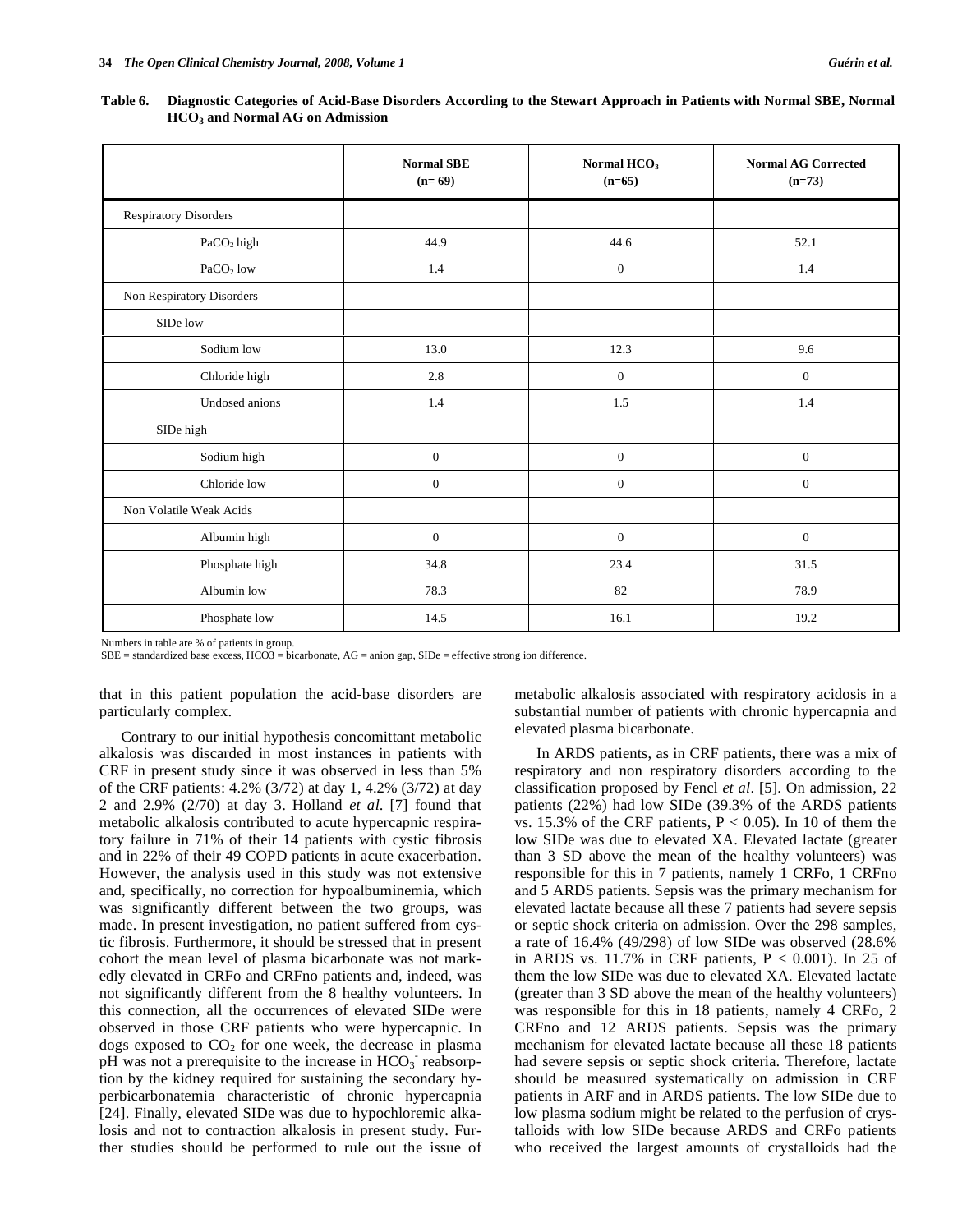

Fig. (2). Relationships between effective strong ion difference (SIDe) and standardized base excess (SBE), SBE and bicarbonate (HCO<sub>3</sub>), strong ion gap (SIG) and albumin-corrected anion gap (AGcorr) and SIDe and  $HCO<sub>3</sub>$  in 8 healthy volunteers. On the left panels the lines are the regression lines over all subjects with their regression equations. Right panels depict the corresponding relationships of the residuals to the expected values.

highest rate of dilution acidosis. However, even though this amount of fluids was received prior to the blood sampling on admission, the time delay between the infusion and blood withdrawal was not controlled.

 Present investigation confirms the high prevalence of hypoalbuminemia on ICU admission. This finding has already been described in mixed ICU patients [5, 6] and in

ARDS as well [12]. We confirmed that high prevalence of hypoalbuminemia also occurred in patients with CRFno.

 In present study, we found a high rate of abnormal values of plasma phosphate, which can contribute to the acid-base imbalances according to Stewart approach. It should be noted that, even though it is frequently observed, the quantitative contribution of this finding to the magnitude of acid-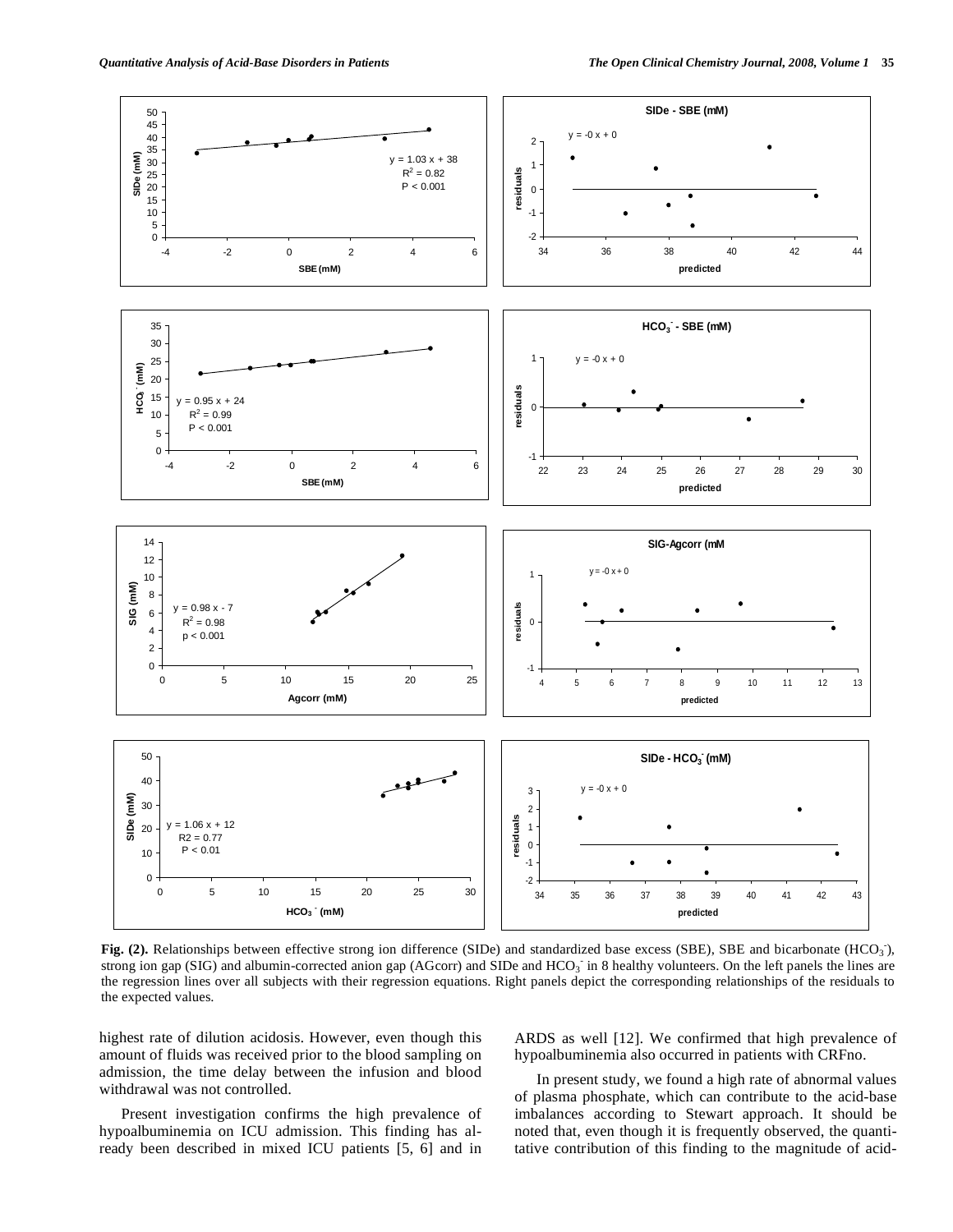

Fig. (3). Relationships between effective strong ion difference (SIDe) and standardized base excess (SBE), SBE and bicarbonate (HCO<sub>3</sub>), strong ion gap (SIG) and albumin-corrected anion gap (AGcorr) and SIDe and  $HCO<sub>3</sub>$  in patients. On the left panels the lines are the regression lines over the all patients with their regression equations. Right panels depict the corresponding relationships of the residuals to the expected values.

base derangement is limited. However, this high rate strongly suggests to measure plasma phosphate on admission and to repeat it over time. One third of present patients had high plasma phosphate on admission, a rate which decreased over time in CRF patients but not in ARDS patients. It has been described that acute reduction of phosphoremia, as it occurs after rapid reduction in  $PaCO<sub>2</sub>$  and rapid increase in plasma pH after onset of mechanical ventilation, may lead to severe cardiac arrhythmias and seizures in CRF patients in ARF [25, 26].

 In our study, patients were followed up to the first two days of ICU stay. This design has the advantages to collect a greater number of observations and to study the effect of